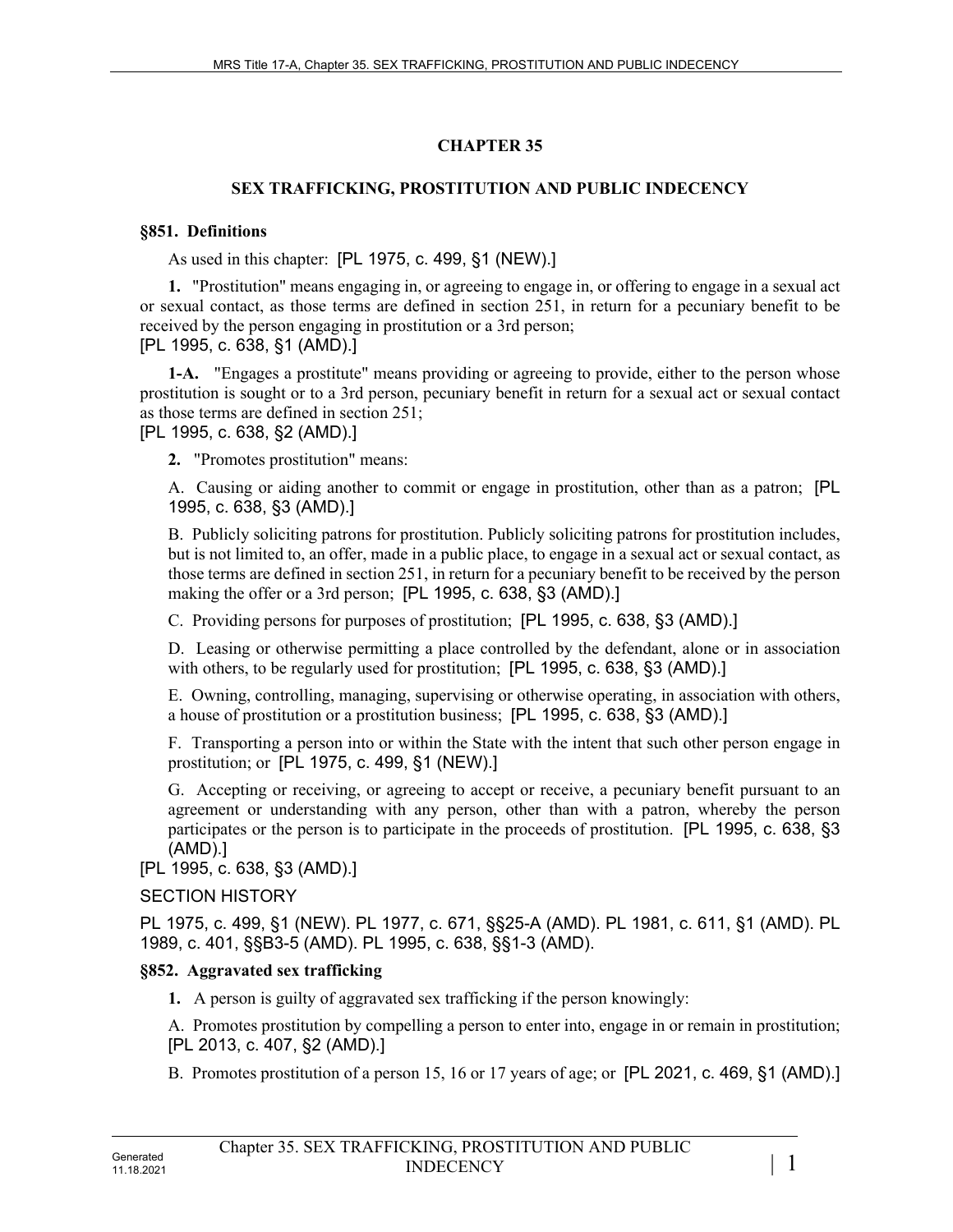C. Promotes prostitution of a person who suffers from a mental disability that is reasonably apparent or known to the actor and that in fact renders the other person substantially incapable of appraising the nature of the conduct involved. [PL 2013, c. 407, §2 (NEW).]

Violation of this subsection is a Class B crime. [PL 2021, c. 469, §1 (AMD).]

**1-A.** A person is guilty of aggravated sex trafficking if the person knowingly promotes prostitution of a person 14 years of age or younger. Violation of this subsection is a Class A crime. [PL 2021, c. 469, §2 (NEW).]

**2.** As used in this section, "compelling" includes but is not limited to:

A. The use of a drug or intoxicating substance to render a person incapable of controlling that person's conduct or appreciating its nature; [PL 2011, c. 672, §1 (AMD).]

B. Withholding or threatening to withhold a scheduled drug or alcohol from a drug or alcoholdependent person. A "drug or alcohol-dependent person" is one who is using scheduled drugs or alcohol and who is in a state of psychic or physical dependence or both, arising from the use of the drug or alcohol on a continuing basis; [PL 2013, c. 407, §2 (AMD).]

C. Making material false statements, misstatements or omissions; [PL 2011, c. 672, §1 (NEW).]

D. Withholding, destroying or confiscating an actual or purported passport or other immigration document or other actual or purported government identification document with the intent to impair a person's freedom of movement; [PL 2011, c. 672, §1 (NEW).]

E. Requiring prostitution to be performed to retire, repay or service an actual or purported debt; and [PL 2011, c. 672, §1 (NEW).]

F. Using force or engaging in any scheme, plan or pattern to instill in a person a fear that, if the person does not engage or continue to engage in prostitution, the actor or another person will:

(1) Cause physical injury or death to a person;

(2) Cause damage to property, other than property of the actor;

(3) Engage in other conduct constituting a Class A, B or C crime or criminal restraint;

(4) Accuse some person of a crime or cause criminal charges or deportation proceedings to be instituted against some person;

(5) Expose a secret or publicize an asserted fact, regardless of veracity, tending to subject some person, except the actor, to hatred, contempt or ridicule;

(6) Testify or provide information or withhold testimony or information regarding another person's legal claim or defense;

(7) Use a position as a public servant to perform some act related to that person's official duties or fail or refuse to perform an official duty in a manner that adversely affects some other person; or

(8) Perform any other act that would not in itself materially benefit the actor but that is calculated to harm the person being compelled with respect to that person's health, safety or immigration status. [PL 2013, c. 407, §2 (AMD).]

[PL 2013, c. 407, §2 (AMD).]

**3.** 

[PL 2021, c. 469, §3 (RP).] SECTION HISTORY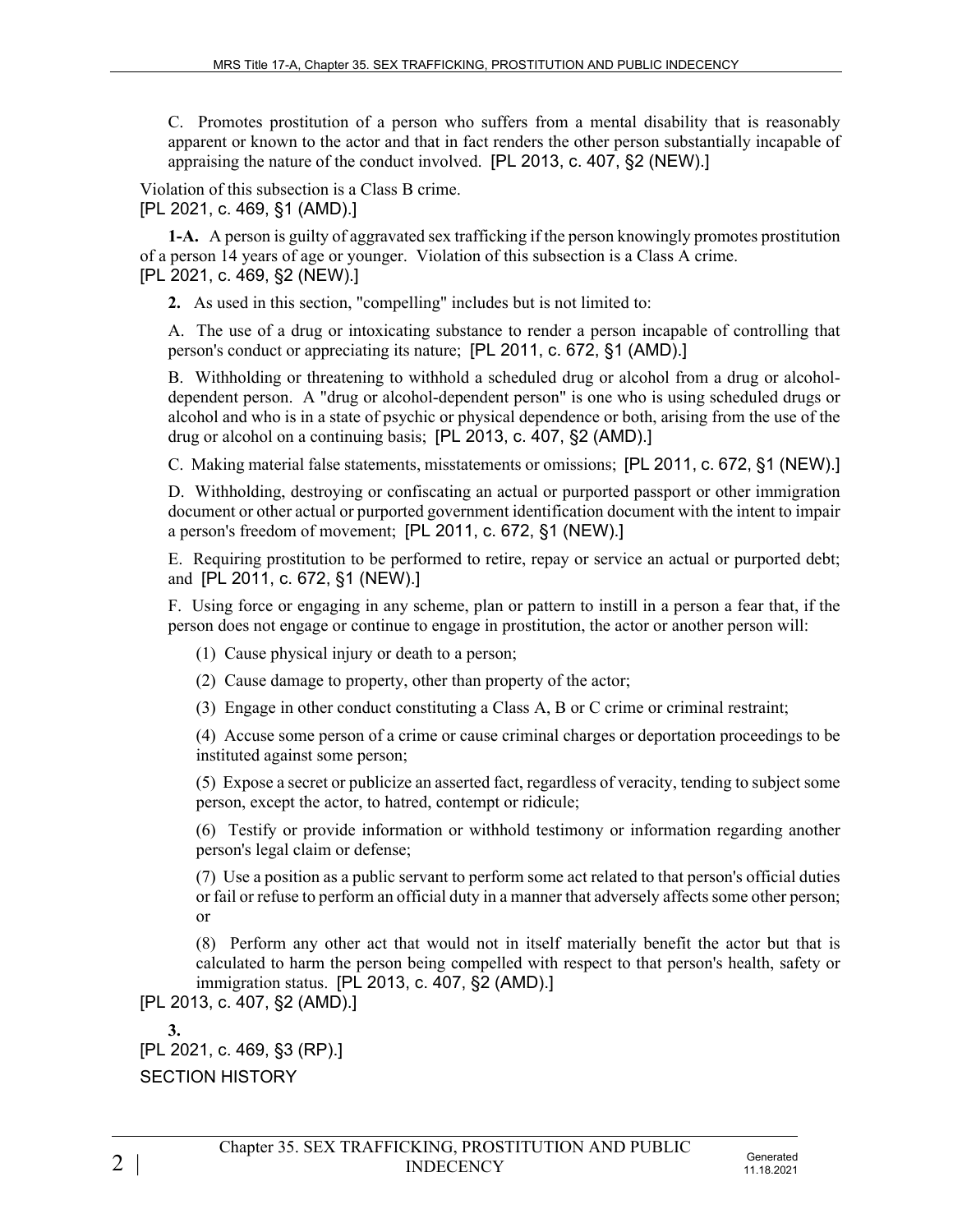PL 1975, c. 499, §1 (NEW). PL 1989, c. 431, §1 (AMD). PL 2011, c. 672, §1 (AMD). PL 2013, c. 407, §2 (AMD). PL 2021, c. 469, §§1-3 (AMD).

#### **§853. Sex Trafficking**

**1.** A person is guilty of sex trafficking if:

A. The person knowingly promotes prostitution. Violation of this paragraph is a Class D crime; or [PL 2013, c. 407, §3 (NEW).]

B. The person violates paragraph A and has 2 or more prior convictions in this State for any combination of the Maine offenses listed in this paragraph or for engaging in substantially similar conduct to that of the Maine offenses listed in this paragraph in another jurisdiction. The Maine offenses are any violation of this section or section 852, 853-A, 853-B or 855 or attempts to commit any of these crimes. Section 9-A governs the use of prior convictions when determining a sentence. Violation of this paragraph is a Class C crime. [PL 2015, c. 360, §1 (AMD).]

[PL 2015, c. 360, §1 (AMD).]

**2.** 

[PL 2013, c. 407, §3 (RP).]

**3.** It is an affirmative defense to prosecution under this section that the person engaged in sex trafficking because the person was compelled to do so as described in section 852, subsection 2. [PL 2017, c. 416, §3 (NEW).]

### SECTION HISTORY

PL 1975, c. 499, §1 (NEW). PL 2013, c. 407, §3 (AMD). PL 2015, c. 360, §1 (AMD). PL 2017, c. 416, §3 (AMD).

#### **§853-A. Engaging in prostitution**

**1.** A person who has in fact attained 18 years of age is guilty of engaging in prostitution if:

A. The person engages in prostitution as defined in section 851. Violation of this paragraph is a Class E crime, except that the sentencing alternative may include only the penalties provided in section 1704, subsection 5 and section 1705, subsection 5; or [PL 2019, c. 113, Pt. C, §64 (AMD).]

B. The person violates paragraph A and, at the time of the offense, the person has one or more prior convictions under this section or for engaging in substantially similar conduct to that contained in this section in another jurisdiction. Section 9‑A governs the use of prior convictions when determining a sentence, except that, for the purposes of this paragraph, the date of the prior conviction may not precede the commission of the offense by more than 2 years. Violation of this paragraph is a Class E crime. [PL 2019, c. 316, §1 (AMD).]

[PL 2019, c. 113, Pt. C, §64 (AMD); PL 2019, c. 131, §1 (AMD); PL 2019, c. 316, §1 (AMD).] **2.** 

[PL 2001, c. 383, §100 (RP); PL 2001, c. 383, §156 (AFF).]

**3.** 

[PL 2001, c. 383, §101 (RP); PL 2001, c. 383, §156 (AFF).]

**4.** It is a defense to prosecution under this section that the person engaged in prostitution because the person was compelled to do so as described in section 852, subsection 2. [PL 2021, c. 315, §1 (AMD).]

**5.** It is a defense to prosecution under this section that the person engaged in prostitution to prevent bodily injury, serious economic hardship or another threat to the person or another person. [PL 2021, c. 315, §2 (NEW).]

|                         | Chapter 35. SEX TRAFFICKING, PROSTITUTION AND PUBLIC |  |
|-------------------------|------------------------------------------------------|--|
| Generated<br>11.18.2021 | <b>INDECENCY</b>                                     |  |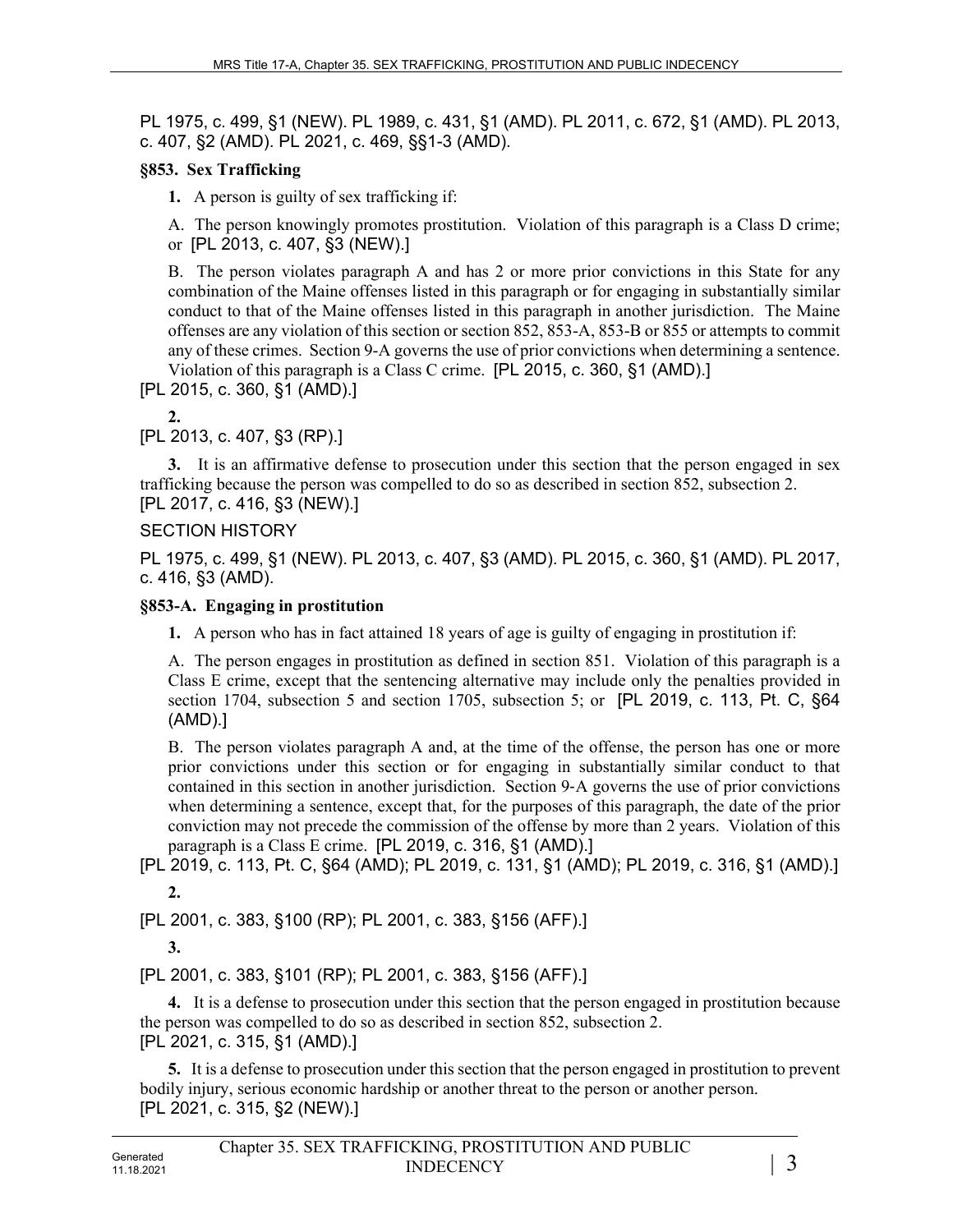### SECTION HISTORY

PL 1975, c. 499, §1 (NEW). PL 1981, c. 245, §1 (AMD). PL 1987, c. 361, §2 (AMD). PL 1989, c. 431, §2 (AMD). PL 2001, c. 383, §§99,101 (AMD). PL 2001, c. 383, §156 (AFF). PL 2007, c. 476, §29 (AMD). PL 2013, c. 537, §5 (AMD). PL 2019, c. 113, Pt. C, §64 (AMD). PL 2019, c. 131, §1 (AMD). PL 2019, c. 316, §1 (AMD). PL 2021, c. 315, §§1, 2 (AMD).

### **§853-B. Engaging a prostitute**

**1.** A person is guilty of engaging a prostitute if:

A. The person engages a prostitute within the meaning of section 851, subsection 1‑A. Violation of this paragraph is a Class E crime; or [PL 2013, c. 407, §4 (AMD).]

B. The person violates paragraph A and, at the time of the offense, the person has one or more prior convictions under this section or for engaging in substantially similar conduct to that contained in this section in another jurisdiction. Section 9‑A governs the use of prior convictions when determining a sentence, except that, for the purposes of this paragraph, the date of the prior conviction may not precede the commission of the offense by more than 2 years. Violation of this paragraph is a Class D crime. [PL 2007, c. 476, §30 (AMD).]

[PL 2013, c. 407, §4 (AMD).]

**2.** 

[PL 2001, c. 383, §103 (RP); PL 2001, c. 383, §156 (AFF).]

**3.** 

[PL 2001, c. 383, §104 (RP); PL 2001, c. 383, §156 (AFF).]

#### SECTION HISTORY

PL 1981, c. 611, §2 (NEW). PL 1989, c. 431, §3 (AMD). PL 2001, c. 383, §§102-104 (AMD). PL 2001, c. 383, §156 (AFF). PL 2007, c. 476, §30 (AMD). PL 2013, c. 407, §4 (AMD).

#### **§854. Indecent conduct**

- **1.** A person is guilty of indecent conduct if:
- A. In a public place:

(1) The actor engages in a sexual act, as defined in section 251. Violation of this subparagraph is a Class E crime;

(2) The actor knowingly exposes the actor's genitals under circumstances that in fact are likely to cause affront or alarm. Violation of this subparagraph is a Class E crime;

(3) The actor violates subparagraph (1) and the actor has 2 or more prior convictions for any combination of the following: violating this section or section 256 or for engaging in substantially similar conduct to that of the Maine offenses listed in this subparagraph in another jurisdiction. Section 9‑A governs the use of prior convictions when determining a sentence. Violation of this subparagraph is a Class D crime; or

(4) The actor violates subparagraph (2) and the actor has 2 or more prior convictions for any combination of the following: violating this section or section 256 or for engaging in substantially similar conduct to that of the Maine offenses listed in this subparagraph in another jurisdiction. Section 9‑A governs the use of prior convictions when determining a sentence. Violation of this subparagraph is a Class D crime; [PL 2007, c. 476, §31 (AMD).]

B. In a private place, the actor exposes the actor's genitals with the intent that the actor be seen from a public place or from another private place. Violation of this paragraph is a Class E crime; [PL 2001, c. 383, §105 (AMD); PL 2001, c. 383, §156 (AFF).]

11.18.2021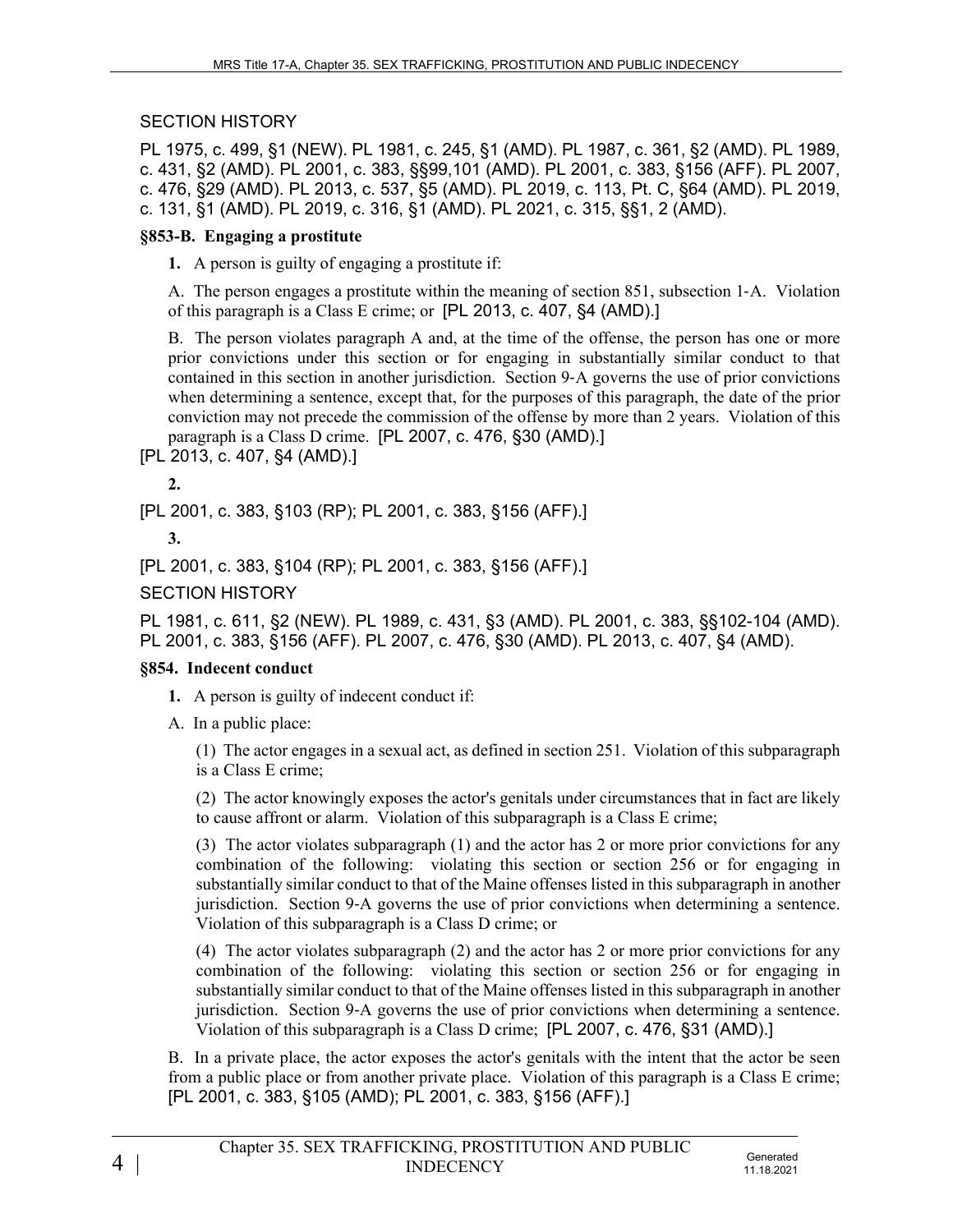C. In a private place, the actor exposes the actor's genitals with the intent that the actor be seen by another person in that private place under circumstances that the actor knows are likely to cause affront or alarm. Violation of this paragraph is a Class E crime; [PL 2001, c. 383, §105 (AMD); PL 2001, c. 383, §156 (AFF).]

D. The actor violates paragraph B and the actor has 2 or more prior convictions for any combination of the following: violating this section or section 256 or for engaging in substantially similar conduct to that of the Maine offenses listed in this paragraph in another jurisdiction. Section 9-A governs the use of prior convictions when determining a sentence. Violation of this paragraph is a Class D crime; or [PL 2007, c. 476, §32 (AMD).]

E. The actor violates paragraph C and the actor has 2 or more prior convictions for any combination of the following: violating this section or section 256 or for engaging in substantially similar conduct to that of the Maine offenses listed in this paragraph in another jurisdiction. Section 9‑A governs the use of prior convictions when determining a sentence. Violation of this paragraph is a Class D crime. [PL 2007, c. 476, §33 (AMD).]

[PL 2007, c. 476, §§31-33 (AMD).]

**2.** For purposes of this section "public place" includes, but is not limited to, motor vehicles that are on a public way.

[PL 1995, c. 72, §2 (AMD).]

**2-A.** It is a defense to prosecution under subsection 1, paragraph C, that the other person previously lived or currently is living in the same household as the actor. [PL 1995, c. 72, §2 (NEW).]

**3.** 

[PL 2001, c. 383, §106 (RP); PL 2001, c. 383, §156 (AFF).]

SECTION HISTORY

PL 1975, c. 499, §1 (NEW). PL 1975, c. 740, §90 (AMD). PL 1989, c. 401, §§B6,B7 (AMD). PL 1995, c. 72, §2 (AMD). PL 1997, c. 256, §1 (AMD). PL 2001, c. 383, §§105,106 (AMD). PL 2001, c. 383, §156 (AFF). PL 2007, c. 476, §§31-33 (AMD).

# **§855. Patronizing prostitution of minor or person with mental disability**

**1.** A person is guilty of patronizing prostitution of a minor if:

A. The person, in return for another's prostitution, gives or agrees to give a pecuniary benefit either to the person whose prostitution is sought or to a 3rd person and the person whose prostitution is sought has not in fact attained 18 years of age or the person knows or believes that the person whose prostitution is sought has not attained 18 years of age. Violation of this paragraph is a Class C crime; or [PL 2021, c. 447, §2 (AMD).]

B. [PL 2021, c. 447, §3 (RP).] [PL 2021, c. 447, §§2, 3 (AMD).]

**2.** 

[PL 2005, c. 444, §1 (RP).]

**3.** A person is guilty of patronizing prostitution of a mentally disabled person if:

A. The person, in return for another's prostitution, gives or agrees to give a pecuniary benefit either to the person whose prostitution is sought or to a 3rd person and the person whose prostitution is sought suffers from a mental disability that is reasonably apparent or known to the actor and that in fact renders the other person substantially incapable of appraising the nature of the conduct or conduct involved. Violation of this paragraph is a Class C crime. [PL 2013, c. 407, §5 (NEW).]